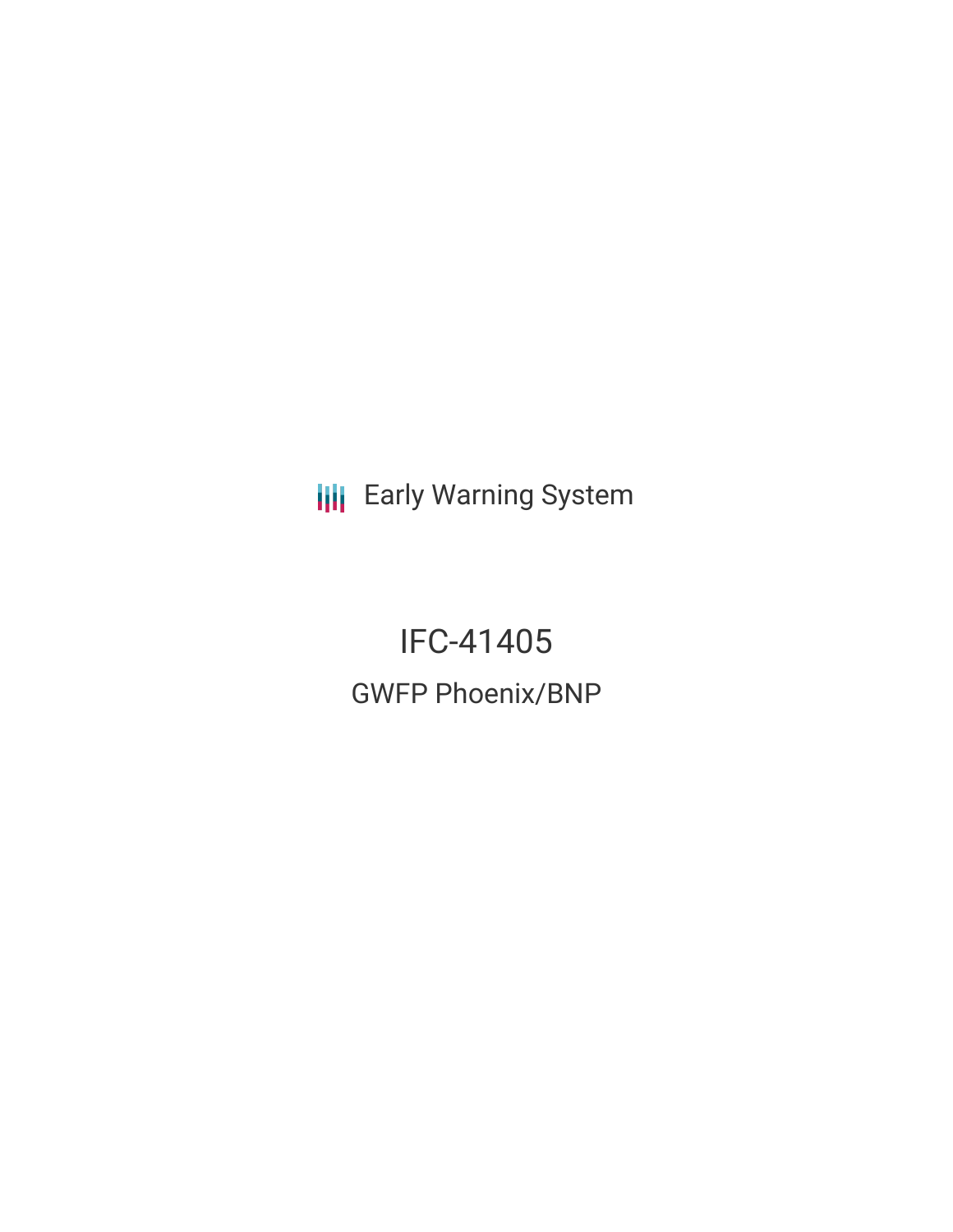

## **Quick Facts**

| <b>Financial Institutions</b>  | International Finance Corporation (IFC) |
|--------------------------------|-----------------------------------------|
| <b>Status</b>                  | Proposed                                |
| <b>Bank Risk Rating</b>        | B                                       |
| <b>Borrower</b>                | PHOENIX GLOBAL DMCC                     |
| <b>Sectors</b>                 | Industry and Trade                      |
| <b>Ring Fence</b>              | No Restrictions                         |
| <b>Investment Type(s)</b>      | Fund                                    |
| <b>Investment Amount (USD)</b> | \$20.00 million                         |
| <b>Project Cost (USD)</b>      | \$80.00 million                         |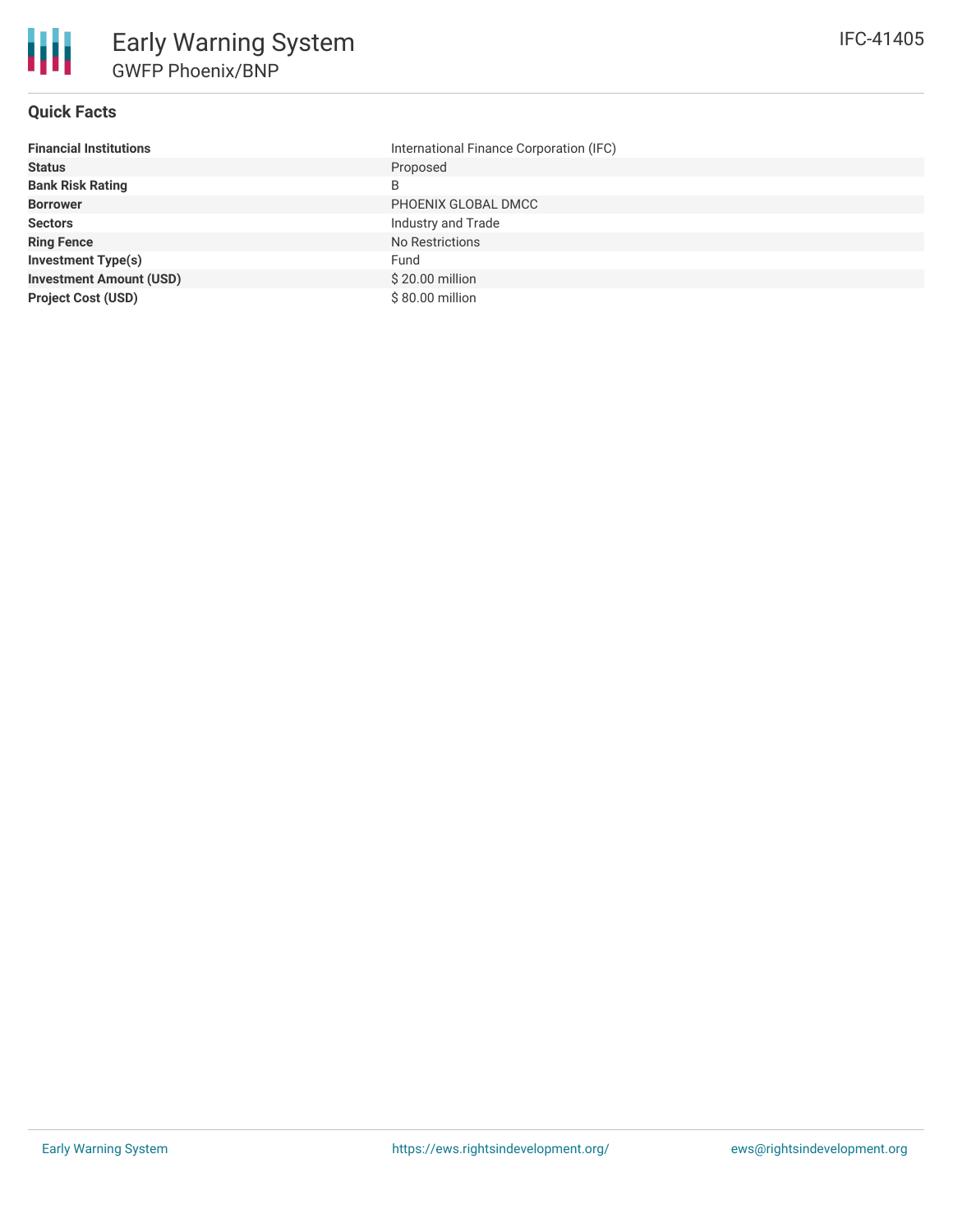

# **Project Description**

The project consists of an investment by IFC of up to US\$20 million in a revolving uncommitted trade finance facility of US\$80 million (the "Facility"), arranged by BNP Paribas (Suisse) S.A. for Phoenix Global DMCC ("Phoenix DMCC"), a subsidiary of Phoenix Commodities Pvt. Ltd ("Phoenix"). The Facility will support Phoenix's fast-growing agri commodity business in sourcing, trading and distributing Rice, Sugar, Pulses, Grains, Oilseeds and Meals in Sub-Saharan Africa and other regions. In parallel, IFC is also considering a US\$10 million A loan to support Phoenix's establishment of a greenfield fruit orchard in Kazakhstan (Project # 40670). The relevant disclosures are available on https://disclosures.ifc.org/#/projectDetail/ESRS/40670 and https://disclosures.ifc.org/#/projectDetail/SII/40670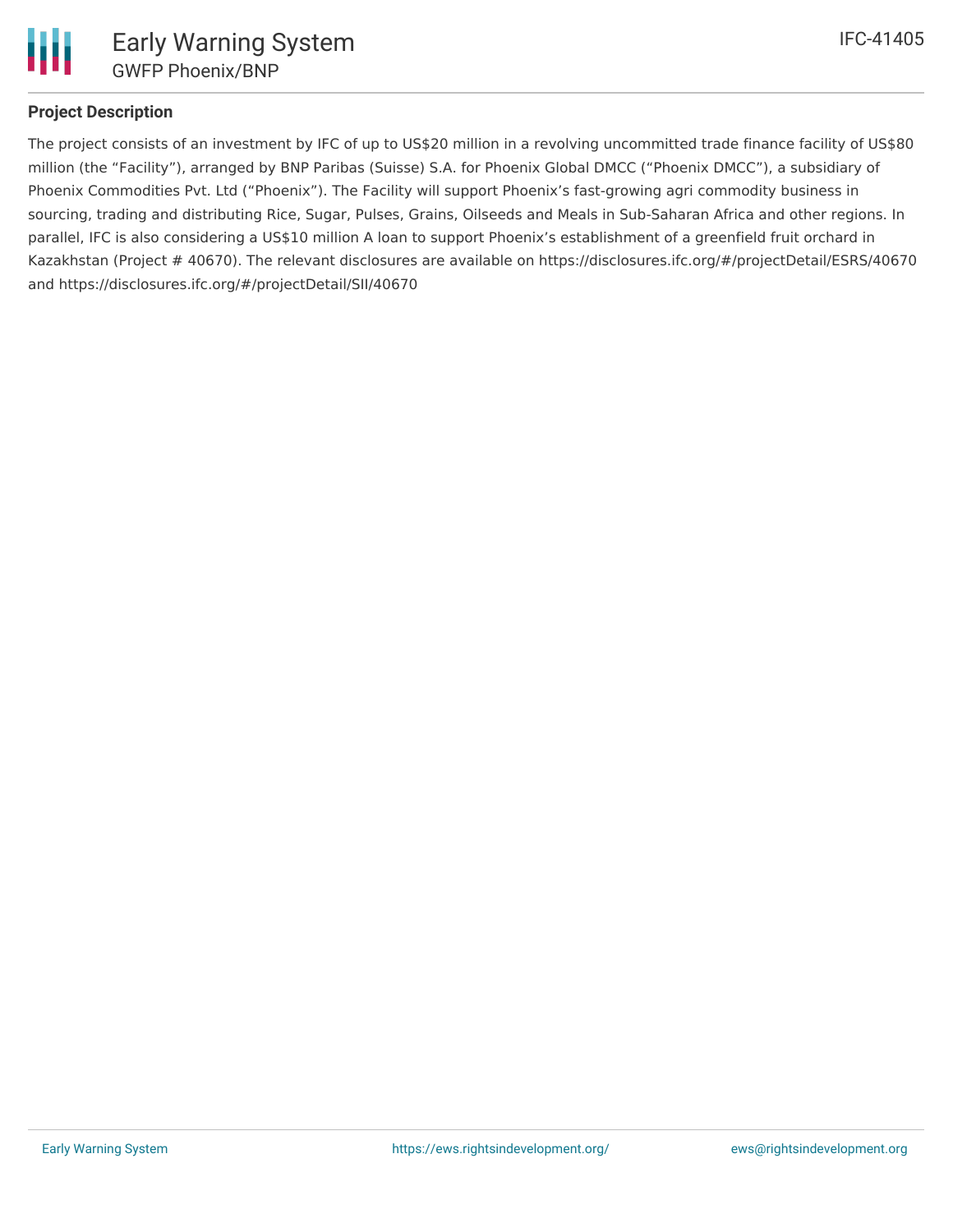## **Investment Description**

• International Finance Corporation (IFC)

## **Financial Intermediary**

Financial Intermediary: A commercial bank or financial institution that receives funds from a development bank. A financial intermediary then lends these funds to their clients (private actors) in the form of loans, bonds, guarantees and equity shares. Financial intermediaries include insurance, pension and equity funds. The direct financial relationship is between the development bank and the financial intermediary.

• BNP [Paribas](file:///actor/1725/) (Financial Intermediary)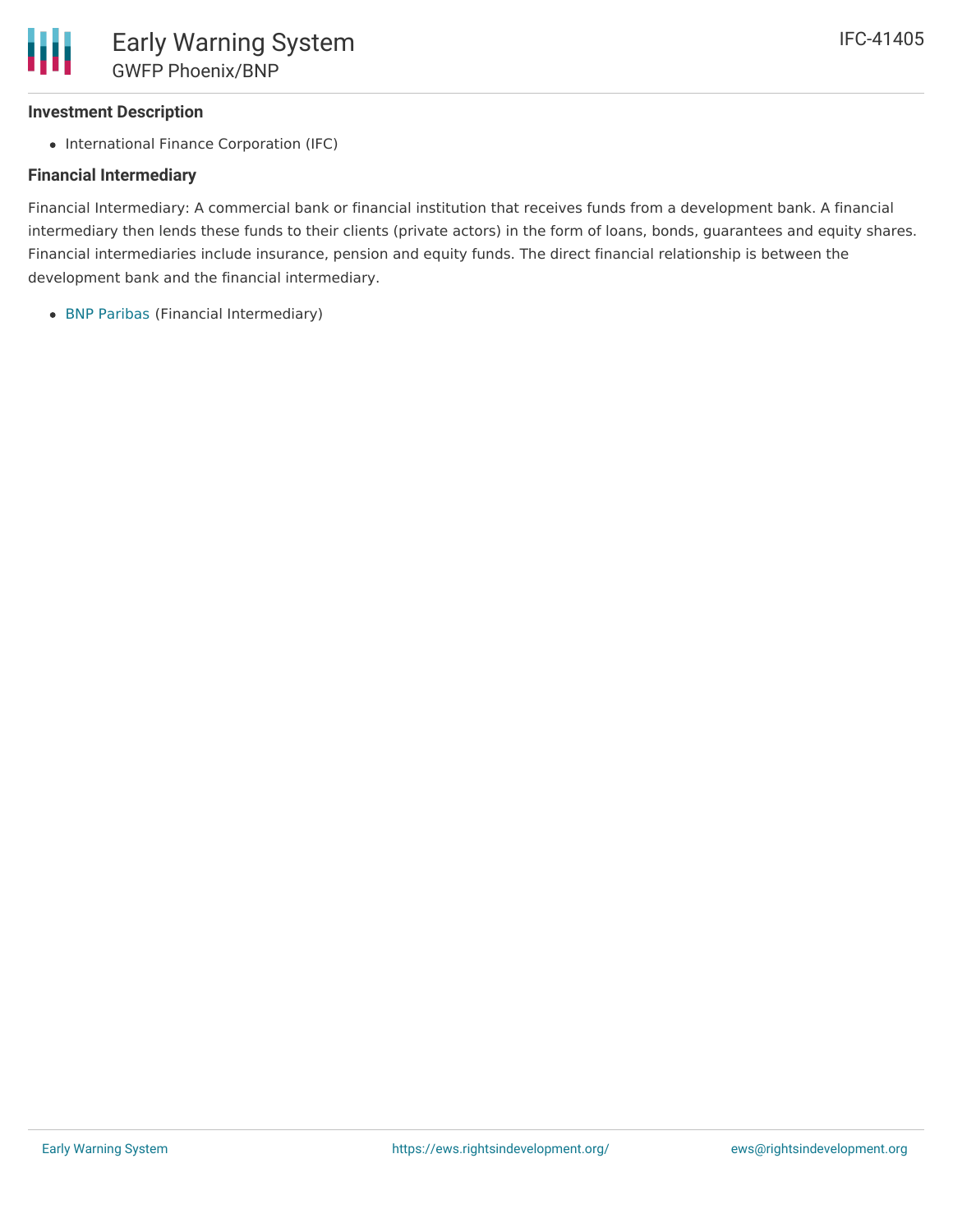## **Private Actor Relationship**

There is often limited information publicly available about what development banks are funding through financial intermediaries. In 2021, the Early Warning System partnered with Oxfam International to incorporate information on high-risk projects being funded by financial intermediaries receiving funding from the International Finance Corporation (IFC) and the Dutch Development Bank (FMO).

The information listed below describes the relationship between the different private actors linked to high-risk sectors and subprojects of IFC and FMO's financial intermediary investments and/or the financial intermediary's parent companies made from 2017 through 2020, including any associated ring fences.

The database, however, does not explicitly or implicitly imply that IFC or FMO have material exposure to or are contractually or legally accountable to the sub-projects financed by their financial intermediaries or the financial intermediary's parent companies. It only shows a seemingly financial relationship among the different private actors, the financial intermediaries, and IFC or FMO.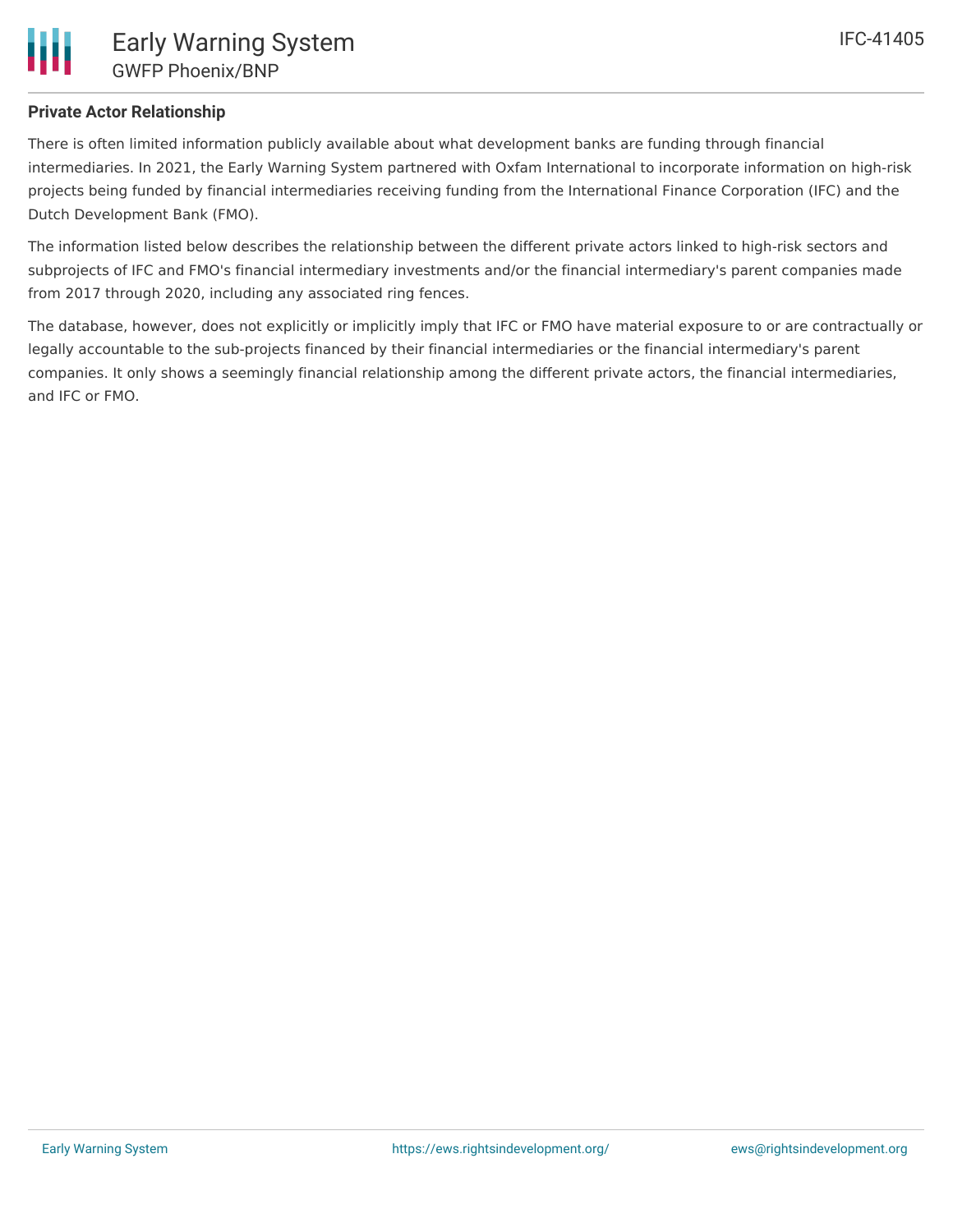

# Early Warning System GWFP Phoenix/BNP

| <b>Private Actor 1</b> | <b>Private Actor</b><br>l Role. | <b>Private Actor</b><br>l Sector | <b>Relation</b> | <b>Private Actor 2</b>       | <b>Private Actor</b><br>2 Role | <b>Private Actor</b><br>2 Sector |
|------------------------|---------------------------------|----------------------------------|-----------------|------------------------------|--------------------------------|----------------------------------|
| -                      | $\sim$                          |                                  |                 | Phoenix Commodities Pyt. Ltd | Parent Company                 | -                                |
|                        | -                               |                                  |                 | Phoenix Global DMCC          | Subsidiary                     | -                                |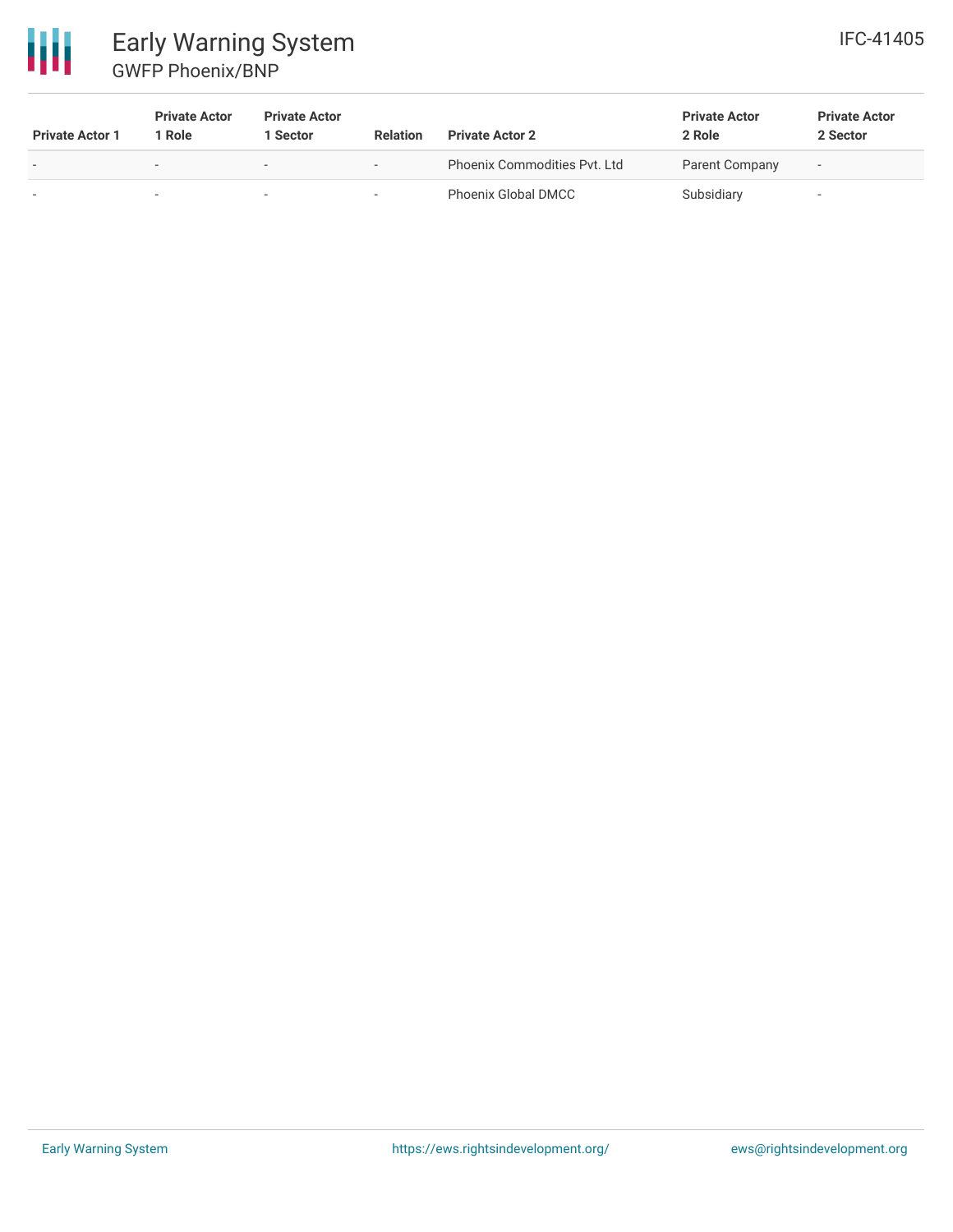

# **Contact Information**

PHOENIX COMMODITIES DMCC Mr. Nitin Navandher 44th Floor, Buliding - AA1 Mazaya Business Avenue, Jumeirah Lakes Towers (JLT), P.O. Box 49451 Dubai, United Arab Emirates Phone: +971-4-4501200, Fax: +971-4-4501210 Email: nitin@pclworld.net

## ACCOUNTABILITY MECHANISM OF IFC

The Compliance Advisor Ombudsman (CAO) is the independent complaint mechanism and fact-finding body for people who believe they are likely to be, or have been, adversely affected by an IFC or MIGA- financed project. If you submit a complaint to the CAO, they may assist you in resolving a dispute with the company and/or investigate to assess whether the IFC is following its own policies and procedures for preventing harm to people or the environment. If you want to submit a complaint electronically, you can email the CAO at CAO@worldbankgroup.org. You can learn more about the CAO and how to file a complaint at http://www.cao-ombudsman.org/